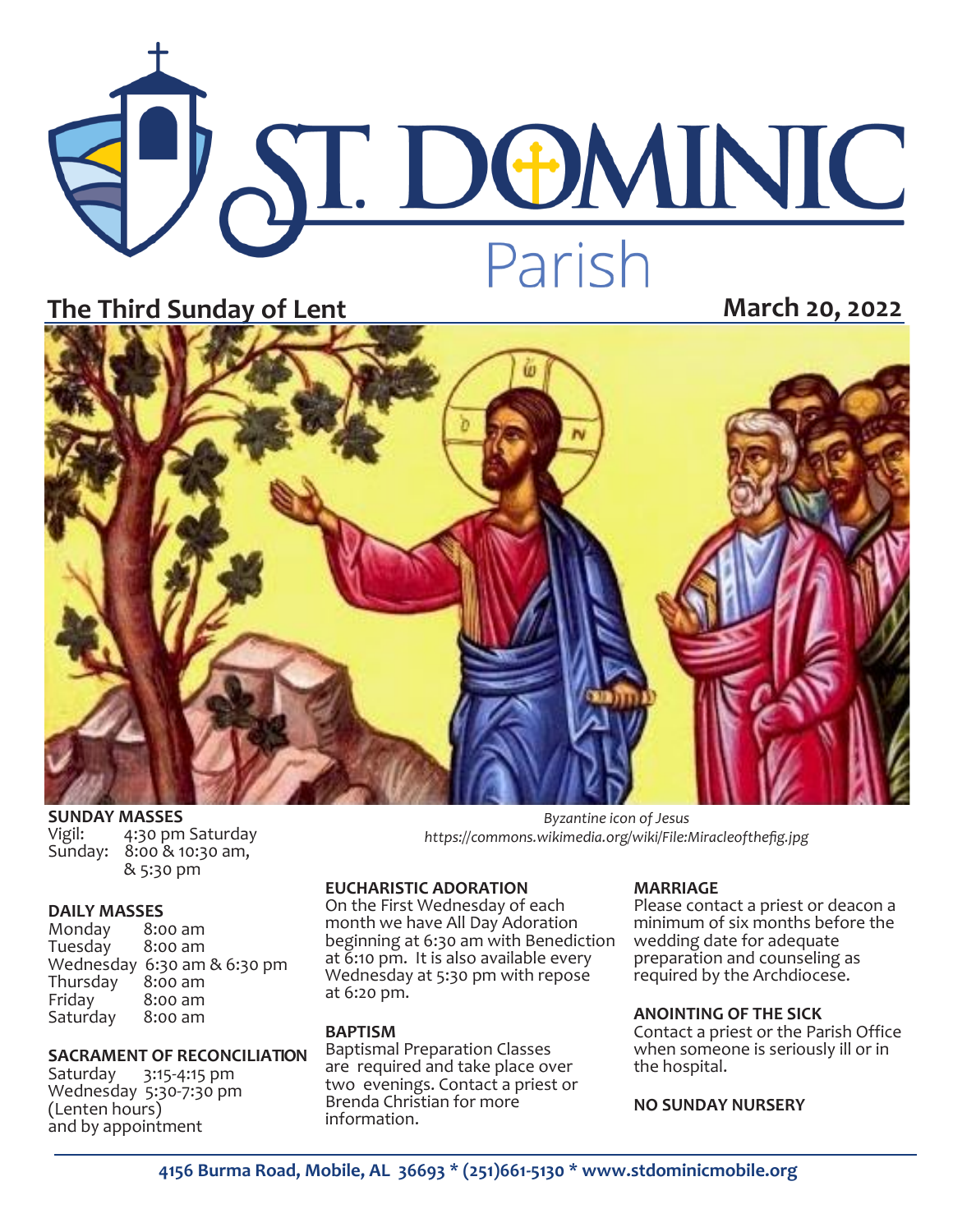# *Pastor, Rev. Patrick R. Driscoll*

Email: pdriscoll@stdominicmobile.org

*Deacon Robert E. Kirby, Jr.* Email: rkirby@stdominicmobile.org

*Deacon Aldon O. Ward*

Email: award@stdominicmobile.org

*Deacon Wiley J. Christian III*

Email: wchristian@stdominicmobile.org

# **PARISH OFFICE HOURS**

Monday - Friday, 8:00 a.m. - 4:00 p.m.

# **ST. DOMINIC CATHOLIC SCHOOL HOURS**

Monday - Friday, 7:15 a.m. - 3:45 p.m.

The readings for this Sunday, March 20, 2022 can be found online using the following link: https:// bible.usccb.org/bible/readings/032022.cfm

# **Stewardship**

*"…He said to the gardener, 'For three years now I have come in search of fruit on this fig tree but have found none.'"* 

*Luke 13:7*

We can all be like the barren fig tree at times. Do you cling to what you have or do you generously share with others? How will you respond when God asks you what you have done with all the gifts He has given you? Remember, not only are we called to be generous, we are called to develop and nurture our gifts, and return them with increase. Remember, we are called to be generous with all of gifts; especially the one that means the most to you.



# **The Light is on for you!**

Confessions are available on **Wednesdays from 5:30-7:30 pm** during Lent and **Saturdays from 3:15-4:15 pm.** You are encouraged to come and obtain forgiveness of your sins in our confessionals or by appointment with the priest.

**Welcome to St. Dominic Parish**, **Where Stewardship is a Way of Life**  We invite newcomers to complete a registration form which can be found

If you are interested in hosting the Pilgrim Virgin in your home, please contact Marguerite Larche at marguerite.larche@gmail.com or 251-510-9654.

# *Mass Intentions For The Week*

| Sat, March 19     | 4:30 p.m.  | Carlita Hendricks (D)        |
|-------------------|------------|------------------------------|
| Sunday, March 20  | 8:00 a.m.  | Michael & Irene O'Connor (L) |
|                   | 10:30 a.m. | Edward Jones (D)             |
|                   | 5:30 p.m.  | Missa Pro Populo             |
| Monday, March 21  | 8:00 a.m.  | Michael (L)                  |
| Tuesday, March 22 | 8:00 a.m.  | Carlita Hendricks (D)        |
| Wed, March 23     | 6:30 a.m.  | Paul $(L)$                   |
|                   | 6:30 p.m.  | Carlita Hendricks (D)        |
| Thurs, March 24   | 8:00 a.m.  | Mary Black (L)               |
| Friday, March 25  | 8:00 a.m.  | Josh Connally (D)            |
| Sat, March 26     | 8:00 a.m.  | Anna Louise DuBose (D)       |

# **Please pray for the sick:**

Toni Aldrich Marguerite Blackard Charlotte Brady Georgette Brocato Karen Brooks Brown WM Cazalas Mahala Church Susan Coffey David Gonzales Jacque Green Ray Green Barbara Harrington Charlie Hawkins Gabriel Hawkins Katie Histing Cory Kalifeh Mary Kerr Bill Klein Cooper Klein Vicky Klein Mary Lindamood

Zella Lancaster Christian Lofton Sam Lyons Annesia Miller Eleesha Neese Rita O'Brien Steve Polozola Clarence Pool Sandy Quinnelly Laurie Rel Mike Rehm Rose Mary Rehm Phillip Roebling Kim Sanders Louis Seiter Ava Smith Jennifer Phillips Smith Norma Tucker Joe Verneuille

If you would like your name or the name of your loved one added on this list please call the Parish Office at (251) 661-5130 or email mwilson@stdominicmobile.org. If you or a loved one is hospitalized, it is important you notify the Parish office if you would like a clergy to visit. Local hospitals no longer notify us with patient lists.

in the Parish Office. **Reminder, the Rice Bowls are due by Holy Thursday.**